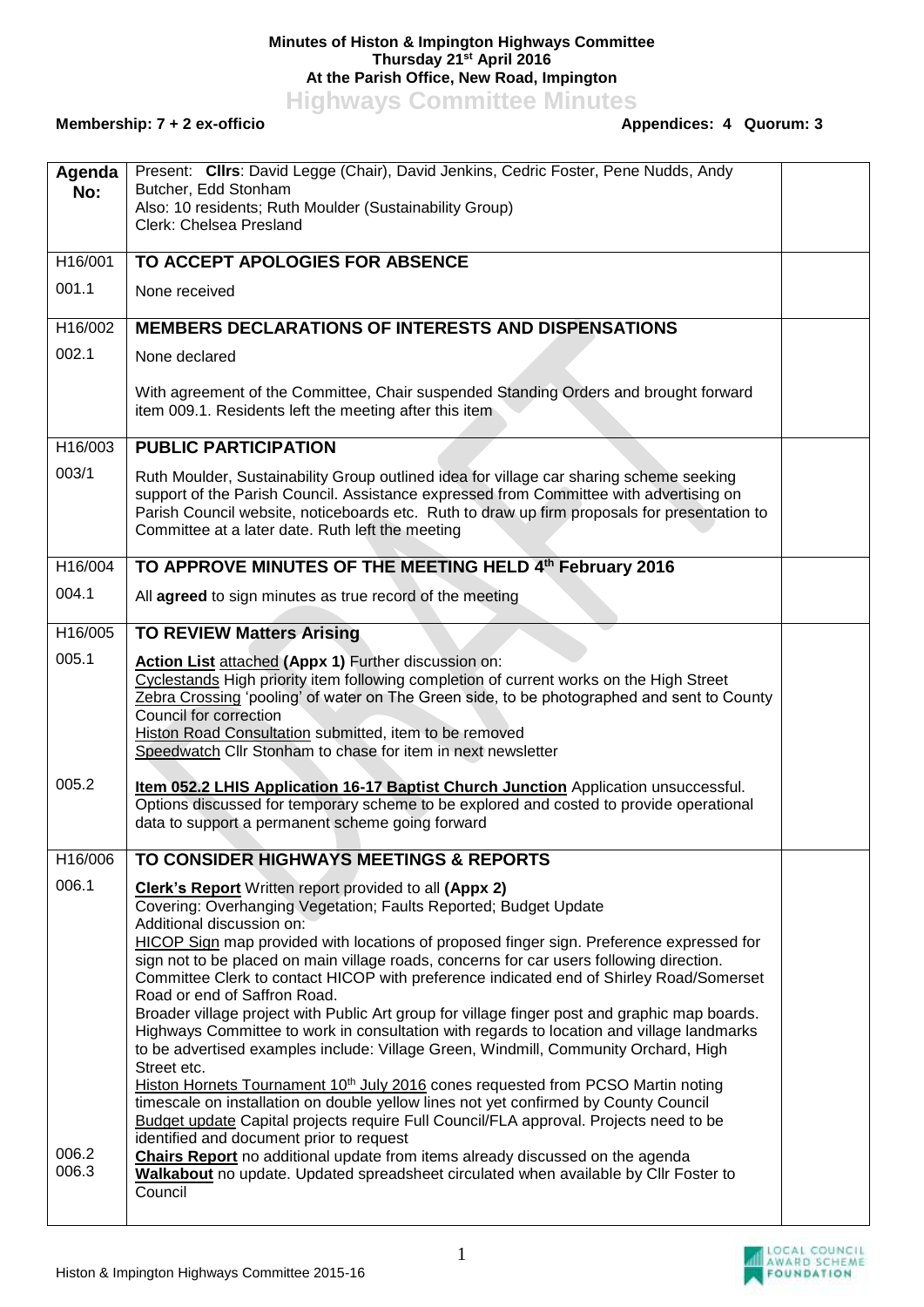| H16/007 | <b>Update of Active Scheme</b>                                                                                                                                                                                                                                                                                                                                                                                                                                                                                                                                                                                                                                                                                                                                                                                                                                                                                                                                                                                                                                                                                                                      |                                                       |
|---------|-----------------------------------------------------------------------------------------------------------------------------------------------------------------------------------------------------------------------------------------------------------------------------------------------------------------------------------------------------------------------------------------------------------------------------------------------------------------------------------------------------------------------------------------------------------------------------------------------------------------------------------------------------------------------------------------------------------------------------------------------------------------------------------------------------------------------------------------------------------------------------------------------------------------------------------------------------------------------------------------------------------------------------------------------------------------------------------------------------------------------------------------------------|-------------------------------------------------------|
| 007.1   | 20mph Village Scheme<br>Draft questionnaire provided to all for comment. Additional information to be added include:<br>- What type of road user<br>- Cost of both scheme, village and wider village scheme<br>Presentation to be user friendly to complete and published in next edition of Hisimp News                                                                                                                                                                                                                                                                                                                                                                                                                                                                                                                                                                                                                                                                                                                                                                                                                                            | Comm<br>Clerk/<br><b>DNL</b>                          |
| 007.2   | <b>MHIS Application 2015-16 High Street/The Green Follow up snagging meeting to be</b><br>arranged with County Council. Noting Yesteryear Road Run on Sunday, site clearance for<br>Sunday to be requested. Future projects to be timetabled and communication with residents<br>a priority prior to any works commencing                                                                                                                                                                                                                                                                                                                                                                                                                                                                                                                                                                                                                                                                                                                                                                                                                           |                                                       |
| 007.3   | <b>Update from Workshop Meeting Covering Scheme:</b><br>Northern Corridor Funded Schemes:<br>B1049/ The Green Crossroads<br>Holiday Inn/Interchange<br><b>Aspirational Projects:</b><br>Cambridge Road Triangle Piece of Land<br><b>Histon High Street</b><br>Feedback from workshop provided to all (Appx 3). Additional comments on:<br>Interchange Project Aspiration for existing right turn into Cambridge Road to be straight on<br>and right hand turn and crossing island at Holiday Inn.<br>B1049/The Green Crossroads Officer opinion required on radical ideas of Highways<br>Committee Workshop meeting with County Council officers to discuss ideas and document<br>decisions to be arranged. Final drawings to be presented to Full Council for decision on<br>project                                                                                                                                                                                                                                                                                                                                                               | Comm<br><b>Clerk</b><br><b>Full</b><br><b>Council</b> |
| H16/008 | <b>OTHER CORRESPONDENCE &amp; HIGHWAYS MATTERS</b>                                                                                                                                                                                                                                                                                                                                                                                                                                                                                                                                                                                                                                                                                                                                                                                                                                                                                                                                                                                                                                                                                                  |                                                       |
| 008.1   | <b>Residents Matters</b> To review matters raised by residents:<br>Narrow Lane 10 residents present<br>CIIr Foster updated all on site meetings held to date with Graham Armstrong. Noting scheme<br>encompasses road to the east of grass area in Narrow Lane, previously thought to be un-<br>adopted. Idea presented includes re-surfacing of Narrow Lane east of grass area and<br>proposal for double yellow lines, and passing area on main Narrow Lane to assist with<br>visibility and still enable on-street parking.<br>Resident comments includes:<br>- Increase parking problems in Narrow Lane since TRO on the Green<br>- Option for raised kerbs<br>- One-way system<br>- Double yellow lines push parking further into Narrow Lane/Clay Street etc.<br>- Improvements to pavements/pedestrian access Priors Close<br>- Speed concerns<br>- Visibility Splay Priors Close junction<br>Cllrs Fosters and Stonham to continue to work with residents to develop scheme with<br>resident support. Proposals with full set of plans to be drawn up prior to presentation for<br>Committee approval<br><b>Standing Orders re-instated</b> | Comm<br><b>Clerk</b><br><b>DJ</b>                     |
| 008.2   | Formation of Parking Strategy/Policy Cllr Jenkins provided working document for input<br>(Appx 4). Discussion on:<br>- Parking to commute<br>- Data on car park in the village<br>- parking pushed out from City<br>- Increase from possible implementation of congestion charge<br>- Worse since charges on Park and Ride<br>- Parking data in partnership with businesses<br>Paper to be a working document, and comments to be sent to Cllr Jenkins                                                                                                                                                                                                                                                                                                                                                                                                                                                                                                                                                                                                                                                                                              |                                                       |
| 008.3   | Part Night Street Lights Histon & Impington To agree process to enable resident funded<br>columns. Deferred to Full Council agenda                                                                                                                                                                                                                                                                                                                                                                                                                                                                                                                                                                                                                                                                                                                                                                                                                                                                                                                                                                                                                  | <b>Full</b><br><b>Council</b>                         |
| 008.4   | Review of Highways Vision/Strategy version dated 2013 provided to all. Feedback to be<br>sent to Committee Clerk for review at next meeting                                                                                                                                                                                                                                                                                                                                                                                                                                                                                                                                                                                                                                                                                                                                                                                                                                                                                                                                                                                                         |                                                       |